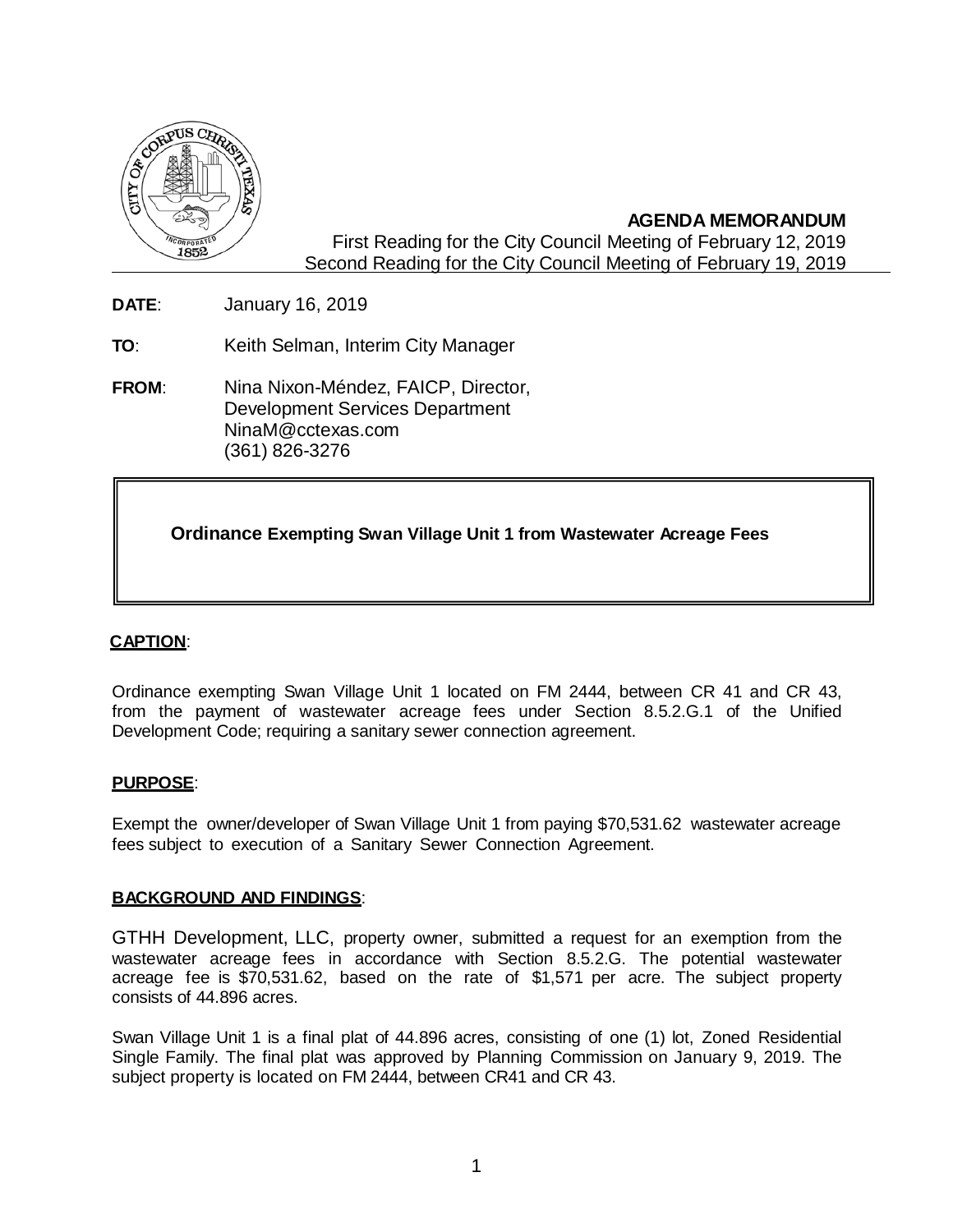On January 9, 2019, the Planning Commission granted a waiver to the requirement t o connect to sanitary sewer, finding that the subdivision was not reasonably accessible to a public wastewater facility of sufficient capacity as determined by adopted City wastewater standards and wastewater master plan. The subject property will provide on-site sewage facilities in conformance with the regulatory agency (City-County Health Department).

Per UDC 8.5.2.G, areas exempt from the payment of lot or acreage fees shall be determined by the City Council to not likely be served by City Wastewater services within the next 15 years. Staff does not anticipate availability of service to this property within the 15-year term.

# **ALTERNATIVE**:

Require the owner to pay the applicable wastewater acreage fee in t he amount of \$70,531.62 prior to the recording of the plat. If wastewater services are not available within 15 years from the date of the filing of the plat, the property owners may request a refund.

#### **OTHER CONSIDERATIONS**:

None

### **CONFORMITY TO CITY POLICY**:

N/A

#### **EMERGENCY / NON-EMERGENCY**:

Non-emergency

#### **DEPARTMENTAL CLEARANCES**:

This item was coordinated with the Utilities Department.

#### **FINANCIAL IMPACT**:

□ Operating □ Revenue □ Capital ☒ Not applicable

| Fiscal Year: 2018-<br>2019 | <b>Project to Date</b><br><b>Expenditures</b><br>(CIP only) | <b>Current Year</b> | <b>Future Years</b> | <b>TOTALS</b> |
|----------------------------|-------------------------------------------------------------|---------------------|---------------------|---------------|
| Line Item Budget           |                                                             |                     |                     |               |
| Encumbered /               |                                                             |                     |                     |               |
| <b>Expended Amount</b>     |                                                             |                     |                     |               |
| This item                  |                                                             |                     |                     |               |
| <b>BALANCE</b>             |                                                             |                     |                     |               |

Fund(s):

#### **COMMENTS:**

None